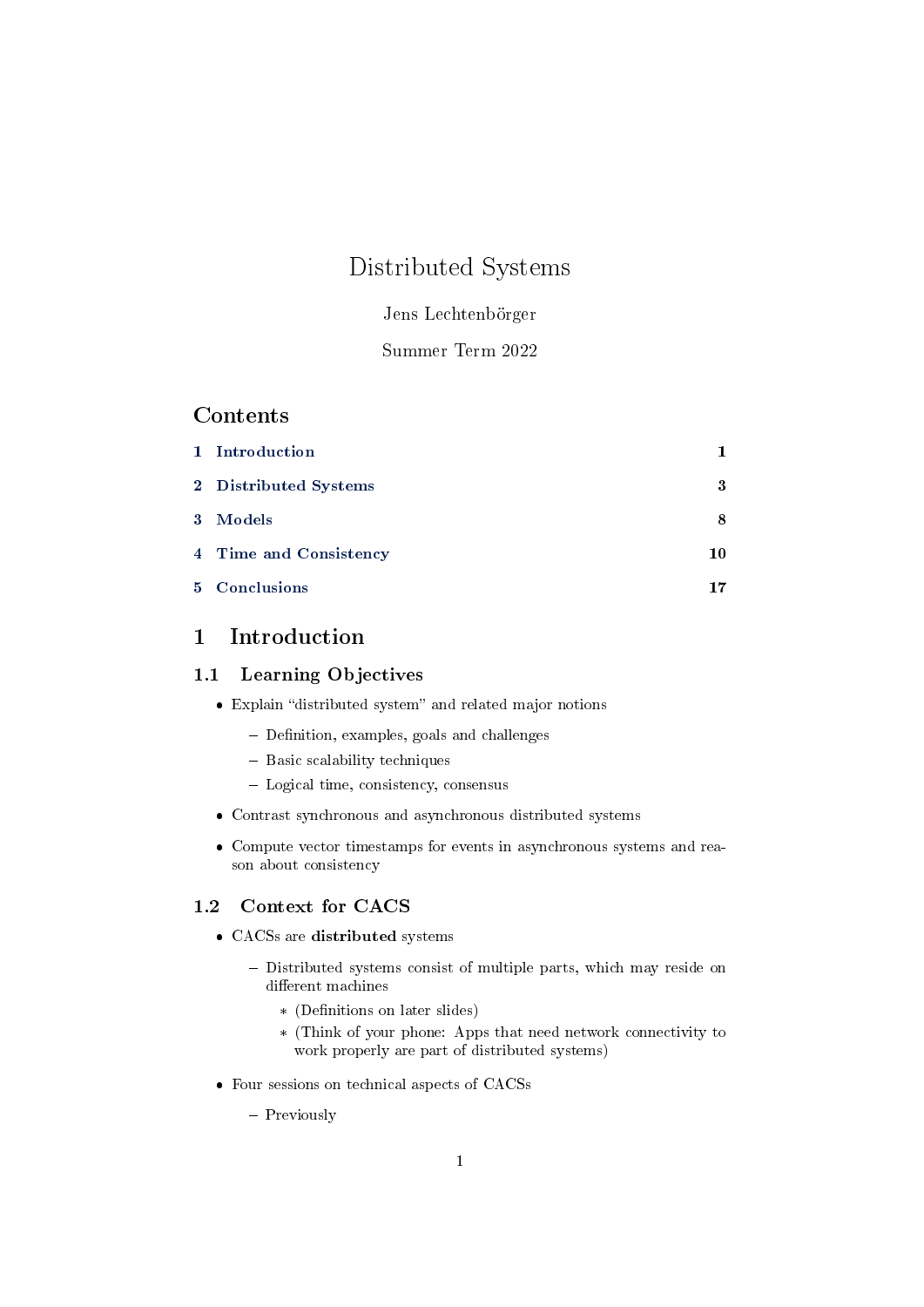- \* [Git](Git-Introduction.org) as sample distributed communication and collaboration system
- Here: Distributed systems (DSs) in general
- Upcoming
	- $\ast\,$  [Internet](Internet.org) as fundamental infrastructure for DSs
	- \* [Web and e-mail](Web-and-E-Mail.org) as sample distributed applications

# 1.3 Communication and Collaboration

- Communication frequently takes place via the Internet
	- Telephony
	- $-$  Instant messaging
	- E-Mail
	- Social networks
- Collaboration frequently supported by tools using Internet technologies
	- All of the above means for communication
	- ERP, CRM, e-learning systems
	- File sharing: Sciebo, etherpad, etc.
	- Programming (which subsumes file sharing): Git, subversion, etc.
- All of the above are instances of DSs

# 1.4 Ubiquity

- DSs are everywhere
	- Decentralized, heterogeneous, evolving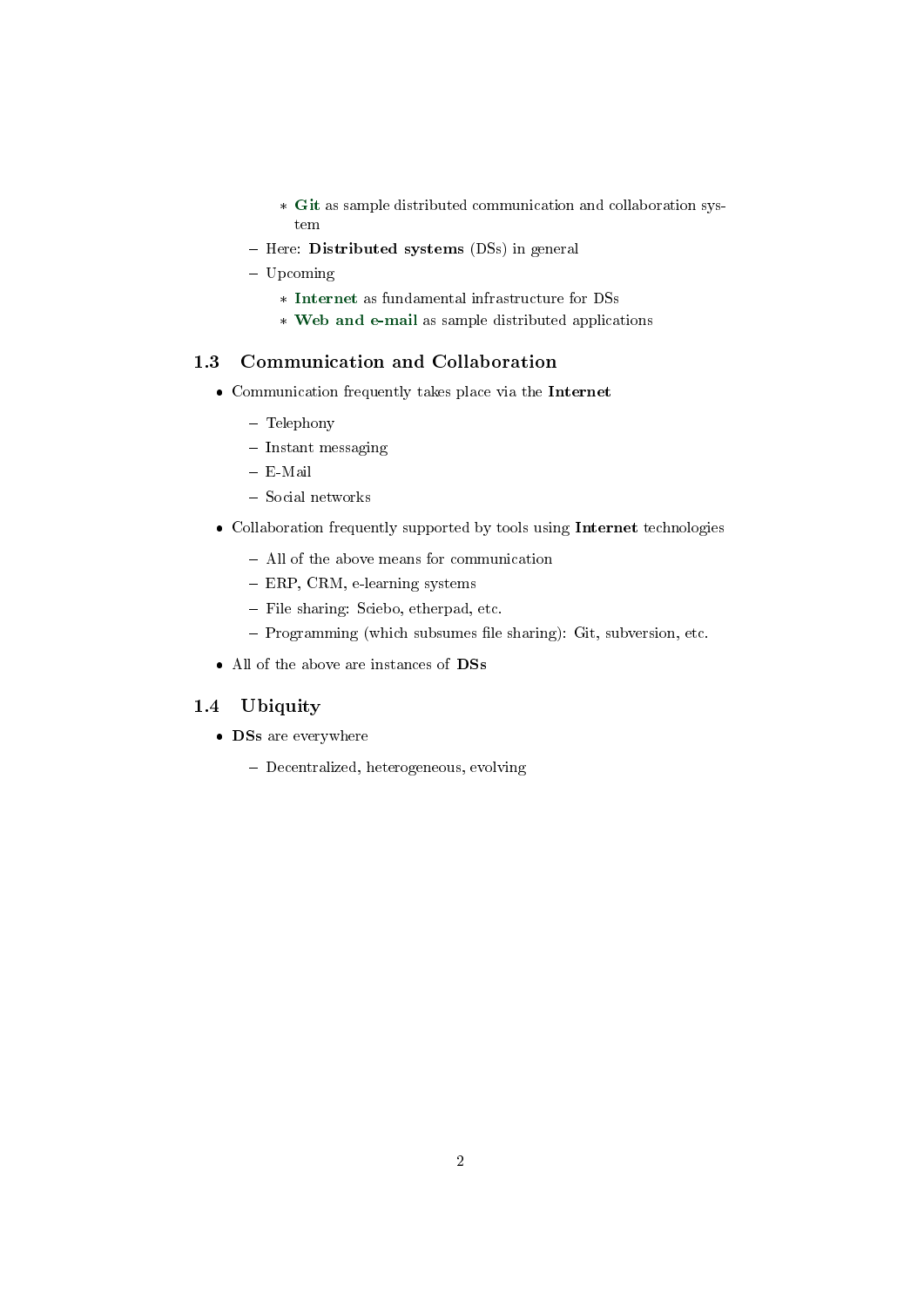

Figure 1: "Internet of Things" by [Wilgengebroed on Flickr](https://www.flickr.com/photos/wilgengebroed/) under [CC BY 2.0;](https://creativecommons.org/licenses/by/2.0/) from [Wikimedia Commons](https://commons.wikimedia.org/wiki/File:Internet_of_Things.jpg)

- Variety of applications
- Variety of physical networks and devices
	- \* [Cloud computing,](https://en.wikipedia.org/wiki/Cloud_computing) browser as access device
- IT permeates our life
	- $-$  [Internet of Things](https://en.wikipedia.org/wiki/Internet_of_things) (IoT)
	- From smart devices to smart cities
- How does that really work?
	- Complexity? Functionality?
	- Security? Privacy?

# <span id="page-2-0"></span>2 Distributed Systems

# 2.1 Definitions

 $\bullet$  A distributed system (DS) is ...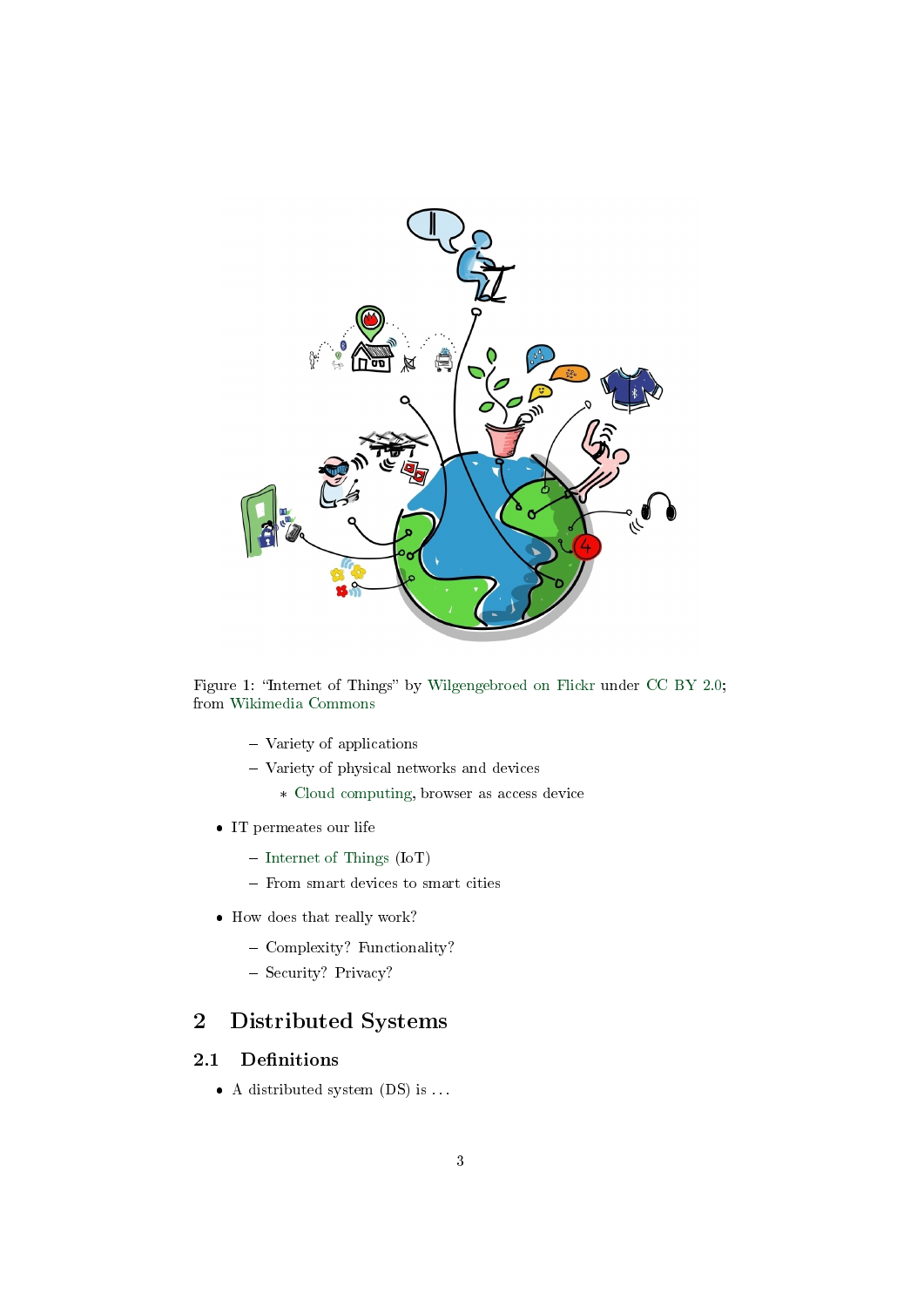- $\overline{\phantom{a}}$  [Leslie Lamport:](https://en.wikipedia.org/wiki/Leslie_Lamport) "[one in which the failure of a computer you didn't](https://www.microsoft.com/en-us/research/publication/distribution/) [even know existed can render your own computer unusable](https://www.microsoft.com/en-us/research/publication/distribution/)
	- \* (Lamport is Turing Award winner and (co-) author of seminal papers cited in this presentation)



Figure 2: "Photo of Leslie Lamport" under [CC0 1.0;](https://creativecommons.org/publicdomain/zero/1.0/) from [Wikimedia Commons](https://commons.wikimedia.org/wiki/File:Leslie_Lamport.jpg)

- Tanenbaum and van Steen [\[TS07\]](#page-18-0): "a collection of independent computers that appears to its users as a single coherent system
- $-$  Coulouris et al.  $[$ Cou+11]: "a system in which hardware and software components located at networked computers communicate and coordinate their actions only by passing messages
- Thoughts, examples?

This slide shows several definitions for the term "distributed system" (DS). Please think about them on your own. Audio continues with the final bullet point.

While the first definition by Lamport may sound like a joke, it captures the essence of DSs as expressed by the subsequent definitions, which are cited from standard textbooks on DSs: Such systems consist of multiple computers that communicate to achieve some common goal or functionality, and it may not be immediately visible to users which computers controlled by whom are involved how for what purposes. (Note that any "smart" device is or embeds a [computer.](https://oer.gitlab.io/OS/Operating-Systems-Motivation.html#slide-computers))

Typical examples for DSs include all "cloud" or Web based systems, e.g., e-learning platforms where a browser on one computer communicates with processes on other machines.

For a counter-example, consider software on your own computer that also works when your computer is offline. E.g., if you disconnect your computer from the Internet and write a document that is stored on your local disk, you interact with a non-distributed system. If you connect your computer to the Internet, the situation is less clear: Depending on operating system and installed software, all kinds of interactions may happen "in the cloud": e.g., automatic backups; spell or virus checking; activity tracking.

Coming back to Lamport's definition, may be consider [this tweet \(Dec. 2021\)](https://twitter.com/grady_booch/status/1468376568695181312) which highlights that some vacuum cleaners are part of a DS. Thus, one may be unable to use such devices if machines elsewhere on earth fail. As a side remark, I like to stay in control of my devices, which I believe to require [free software.](https://oer.gitlab.io/OS/Operating-Systems-Motivation.html#slide-free-software) Besides, being "smart" usually means being distributed and, according to Hypponen's Law, being [vulnerable.](https://blog.f-secure.com/hypponens-law-smart-vulnerable/)

Returning to topics of this presentation and Web based examples of DSs, note that what we might think of as "Web server" is frequently a complex DS itself, consisting of lots of machines for load balancing and architectural reasons. E.g., a "Web server" may be implemented by lots of physical machines that share the load created by millions of clients (with techniques for scalability presented on subsequent slides). In addition, each Web server may access database servers or other machines in the background, say, to retrieve or validate payment information during client interactions or to track and trace user behavior under [surveillance capitalism.](https://en.wikipedia.org/wiki/Surveillance_capitalism) Topics of subsequent presentations are meant to empower you when dealing with DSs.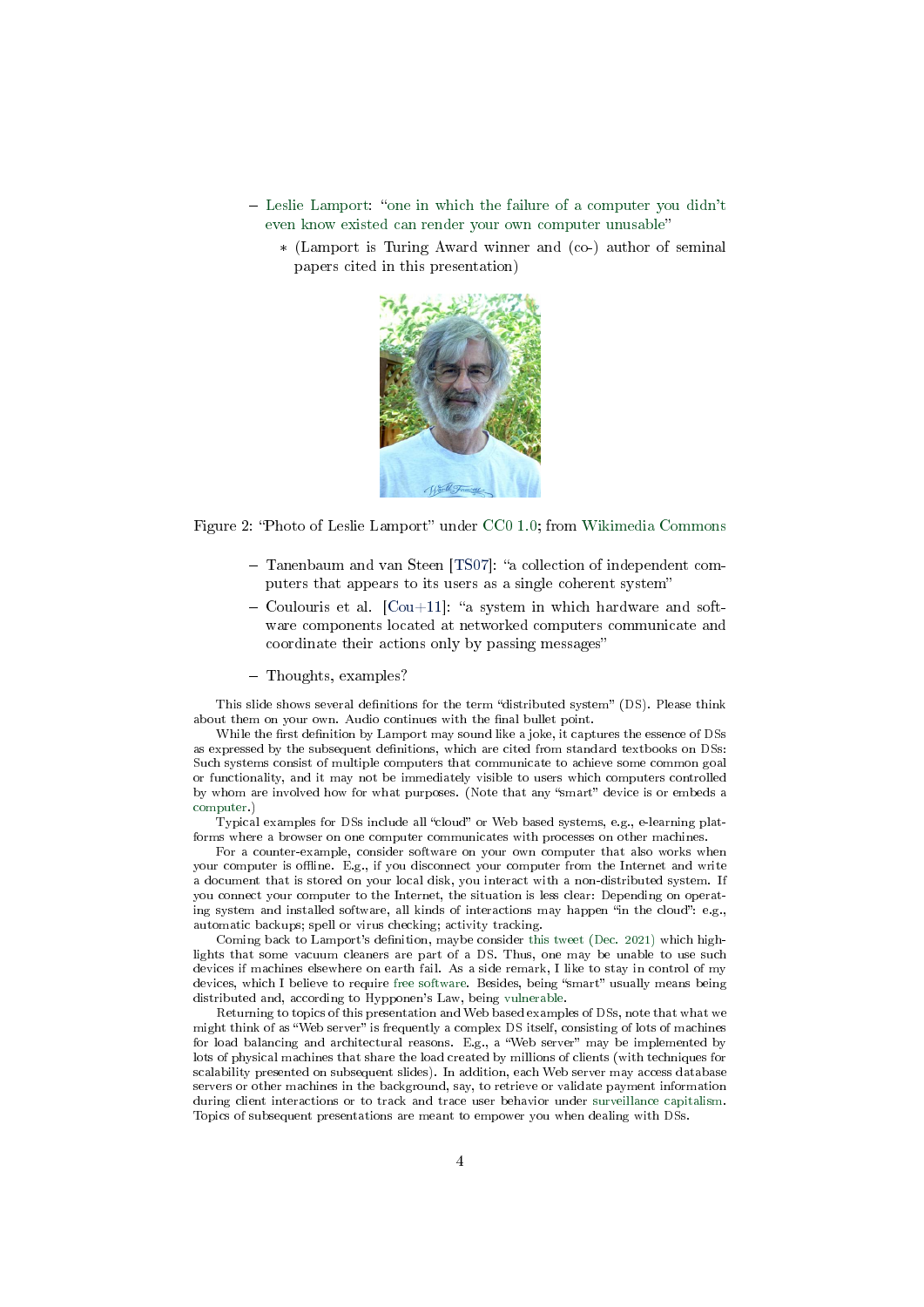### 2.2 Internet vs Web

- (Preview on upcoming sessions)
	- $-$  The [Internet](https://oer.gitlab.io/oer-courses/cacs/Internet.html) is a **network** of networks
		- \* Containing, e.g., our home networks, university networks, ISPs, etc.
			- Connectivity for heterogeneous devices in DSs, regardless of their home network
		- \* Connectivity enabled by various protocols
			- IPv4 and IPv6 for **host-to-host** connectivity  $(\text{IP} = \text{Internet})$ Protocol)
			- · TCP and UDP for process-to-process connectivity (e.g., process of Web browser talks with remote process of Web server)
			- · TCP/IP to indicate a protocol stack, transmission of TCP data over IP
	- $-$  The [Web](https://oer.gitlab.io/oer-courses/cacs/Web-and-E-Mail.html) is an **application** using the Internet
		- \* Clients and servers talk HTTP (another protocol) over TCP/IP
			- · E.g., GET requests of HTTP ask for HTML pages (and more)
			- · Web servers provide resources to Web clients (browsers, apps)
	- Internet and Web are and contain DSs

#### 2.3 Technical DS Challenges

- No [shared memory](https://oer.gitlab.io/OS/Operating-Systems-Memory-I.html#slide-shared-memory) but message passing
- [Concurrency](https://oer.gitlab.io/OS/Operating-Systems-Threads.html#slide-concurrency)
- Autonomy and heterogeneity
- Neither global clock nor global state
- Independent failures
- Hostile environment, [safety vs security](https://oer.gitlab.io/OS/Operating-Systems-Security.html#slide-safety-security)

Note that in non-distributed systems, within a process its threads [share an address space,](https://oer.gitlab.io/OS/Operating-Systems-Memory-I.html#slide-processes) and processes may [share selected regions of memory,](https://oer.gitlab.io/OS/Operating-Systems-Memory-I.html#slide-shared-memory) which allows them to share data structures as well as to coordinate and cooperate with little overhead. In distributed systems, such sharing and cooperation relies on message passing, adding additional complexity and latency.

Also note that even in non-distributed systems, concurrency may lead to [race conditions,](https://oer.gitlab.io/OS/Operating-Systems-MX.html#slide-race-condition) asking for [mutual exclusion](https://oer.gitlab.io/OS/Operating-Systems-MX.html#slide-mx-goal) (MX) and raising various [MX related challenges.](https://oer.gitlab.io/OS/Operating-Systems-MX-Challenges.html) Clearly, such challenges will also arise in DSs, but they are aggravated by several facts. First, different parts of a system may be run by different autonomous organizations with different goals and different choices concerning hardware, software, and cooperation. Thus, heterogeneity is to be expected and needs to be overcome. Second, we will see that it is already difficult (or even impossible) to agree on such seemingly simple facts as the current time, which led to the development of logical time to avoid the need for globally synchronized time. Similarly, it should not come as a surprise that with multiple autonomous parts, no single party exists that could tell the current global state of a DS. Moreover, different parts of a DS may fail at any point in time (e.g., due to power outage, hardware failure, bugs), but they may also be attacked at any point in time, bringing all issues of single systems related to [safety and](https://oer.gitlab.io/OS/Operating-Systems-Security.html#slide-safety-security) [security](https://oer.gitlab.io/OS/Operating-Systems-Security.html#slide-safety-security) to the table.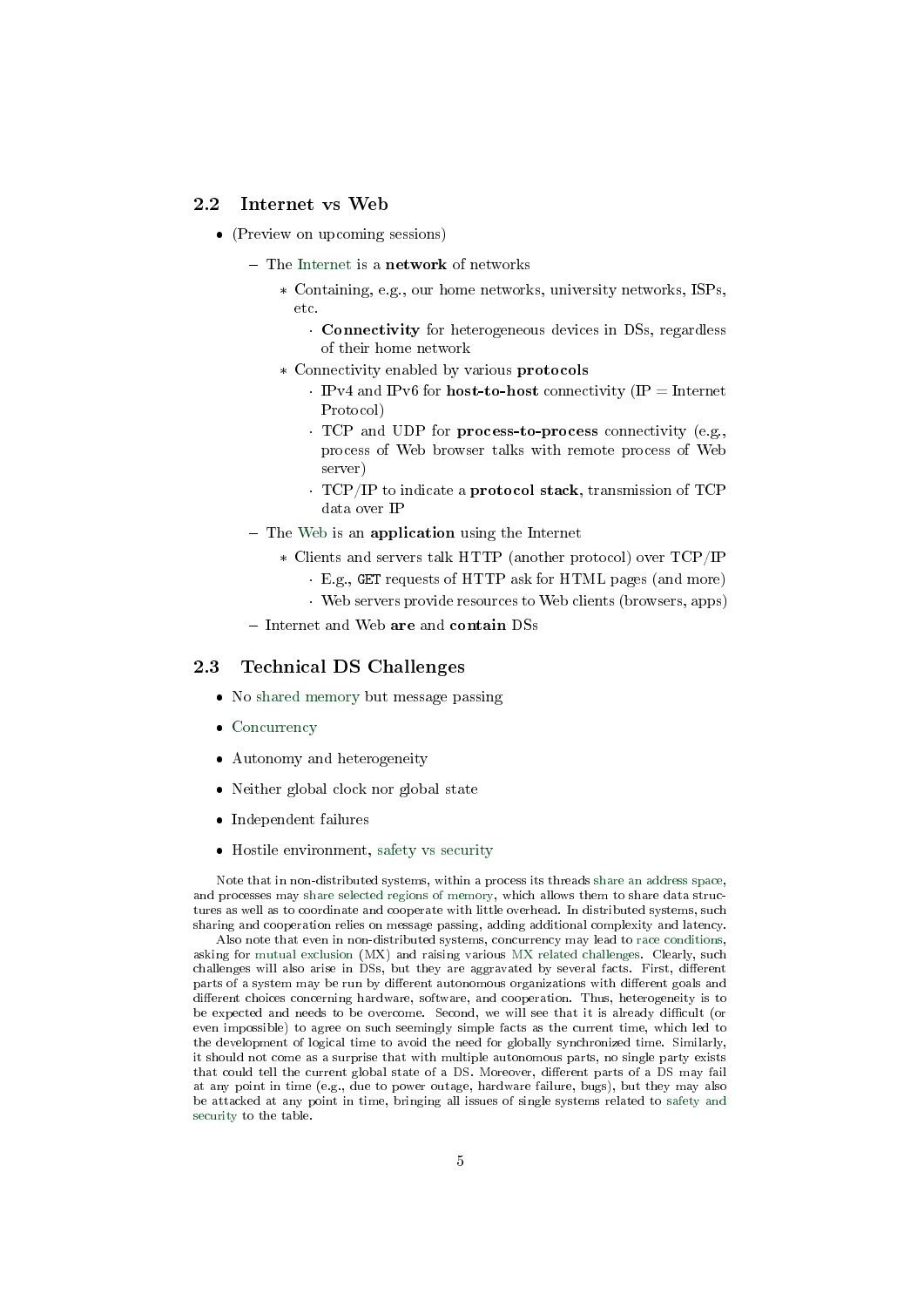# 2.4 DS Goals

- Make resources accessible
	- $E.g.,$  printers, files, communication and collaboration
- Openness

Accepted standards, interoperability

- Various [distribution transparencies](#page-5-0)
- [Scalability](#page-5-1) (Source: [\[TS07\]](#page-18-0))

### <span id="page-5-0"></span>2.4.1 Distribution Transparencies

- Transparency  $=$  Invisibility (hide complexity)
- Sample selection of transparencies from [ISO/ODP](https://en.wikipedia.org/wiki/RM-ODP) [\[FLM95\]](#page-17-1)
	- Location t.: clients need not know physical server locations
	- Migration t.: clients need not know locations of objects, which can migrate between servers
	- **Replication t.**: clients need not know if/where objects are replicated
	- Failure t.: (partial) failures are hidden from clients

### <span id="page-5-1"></span>2.4.2 Scalability

- Dimensions of scale
	- Numerical: Numbers of users, objects, services
	- Geographical: Distance over which system is scattered
	- Administrative: Number of organizations with control over system components
- Typical scalability techniques
	- [Replication,](#page-6-0) [caching,](#page-6-1) [partitioning](#page-6-2)
- (Scale up vs out)

#### (Based upon: [\[Neu94\]](#page-18-1))

As a side note, scaling of hardware comes in two variants:

- 1. Scale-up (also called vertical scaling), which means to upgrade given hardware (e.g., to add more RAM or more CPU cores)
	- It should be obvious that the potential for scaling up is limited.
- 2. Scale-out (also called horizontal scaling), which means to add additional machines, often in the form of off-the-shelf PC hardware
	- Here, the potential for scaling out is essentially unlimited.
	- Typically, scale-out is used in combination with partitioning and replication to be explained next.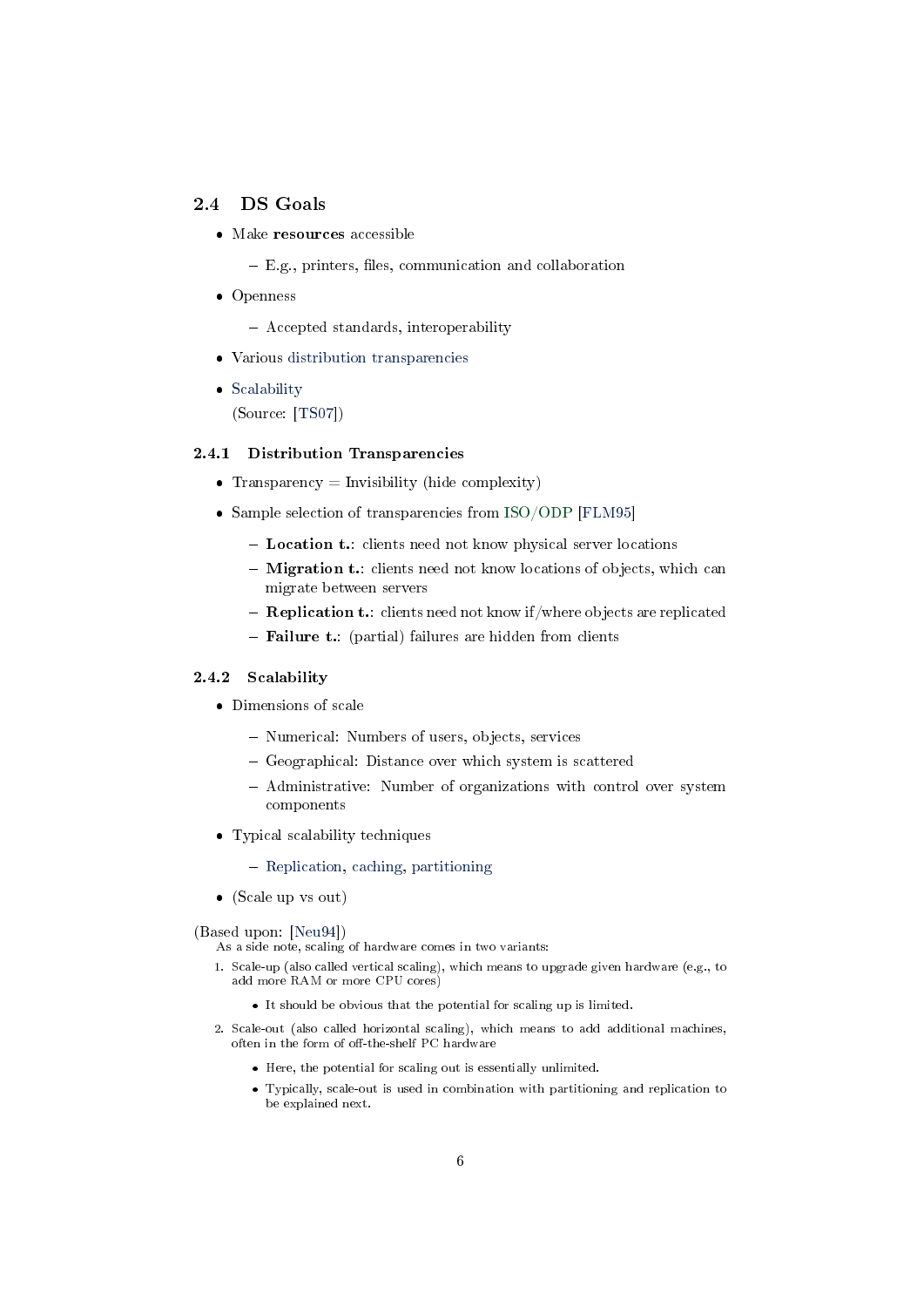## <span id="page-6-0"></span>2.4.3 Replication

- To replicate  $=$  to copy to multiple machines/nodes
	- Copies (or nodes managing them) are called **replicas**
- Effects
	- Increased availability (usability in presence of faults)
	- \* System usable as long as "enough" replicas available
	- Reduced latency
		- \* Use local or nearby replica
	- $-$  Increased throughput
		- \* Distribute/balance load among replicas
- Challenge: Keep replicas in sync (consistent)
	- [Consensus](#page-15-0) required

# <span id="page-6-1"></span>2.4.4 Caching

- $\bullet$  To cache = to save (intermediate) results close to client
	- Temporary form of replication
- $\bullet$  Effects
	- Reduced load on server
	- Increased availability and throughput as well as reduced latency as with replication
- Challenge: Keep cache contents up to date

### <span id="page-6-2"></span>2.4.5 Partitioning

- $\bullet$  To partition = to **spread** data or services among multiple machines/nodes
	- Each node responsible for subset
	- $-$  (Sharding  $=$  partitioning in [shared-nothing architecture\)](https://en.wikipedia.org/wiki/Shared-nothing_architecture)
- Effects
	- Reduced availability: each node is additional point of failure
		- \* If node fails, its data/services are not available
		- \* (To improve availability, partitioning usually paired with replication)
	- Reduced latency and increased throughput
		- \* Each node operates on (small) subset
			- · (Partial) results on subsets produced fast; combined into overall result
		- \* Nodes operate in parallel
			- · (Think of search in large set of data)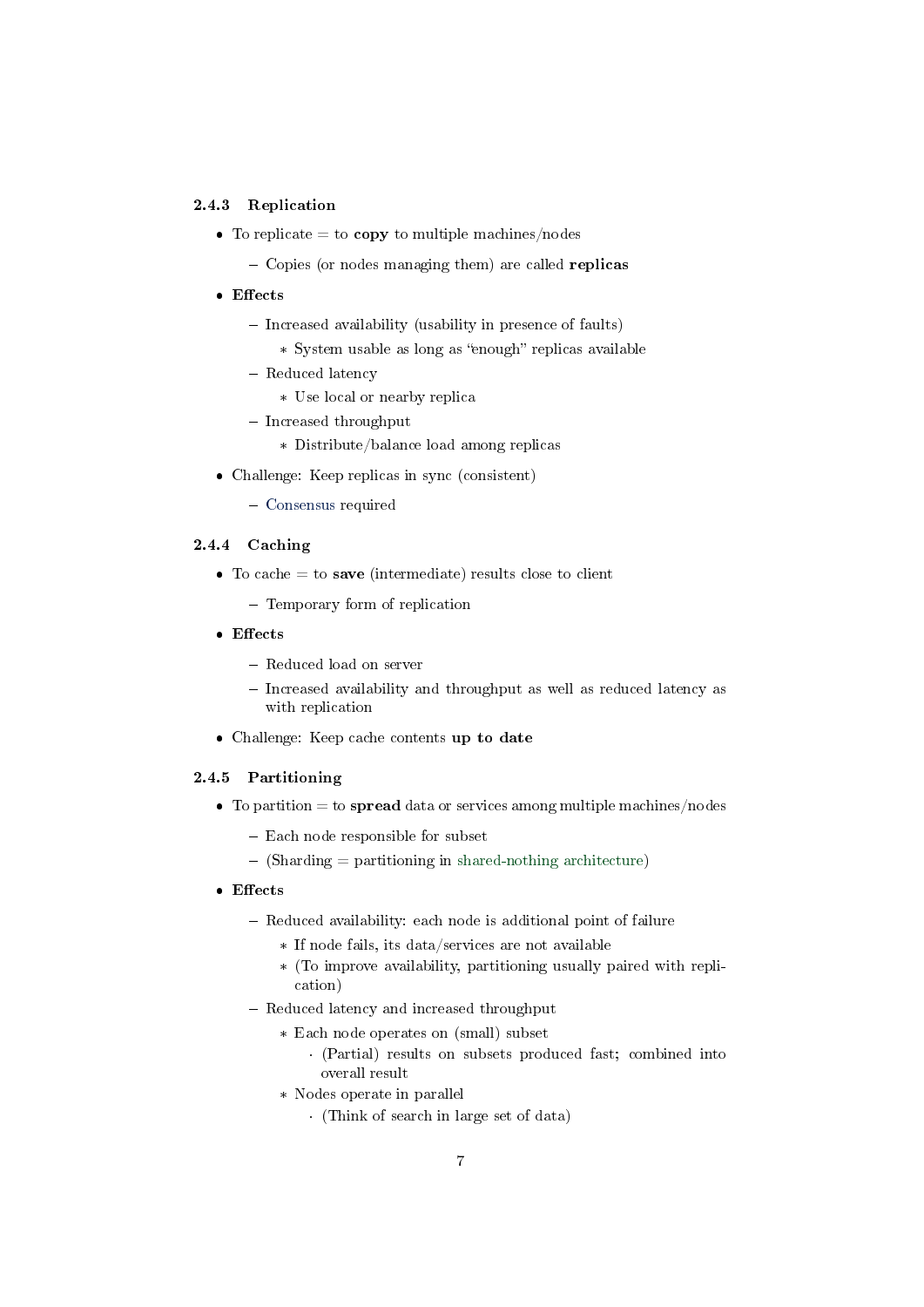# 2.5 Review Question

Prepare an answer to the following question

 How are replication, caching, and partitioning related to availability and scalability of distributed systems?

# <span id="page-7-0"></span>3 Models

# 3.1 System Models

- Distributed systems share important properties
	- Common design challenges
- Models capture properties and design challenges
	- Different types of models
		- \* Physical models
			- · Computers, devices, and their interconnections
		- \* Architectural models
			- · Entities (e.g., process, object, component), their roles and relationships (e.g., client, server, peer)
		- \* Fundamental models
			- · E.g., interaction, consistency, security
	- Abstract, simplified description of relevant aspects
		- \* With different layers of abstraction (next slide)

(Source: [\[Cou+11\]](#page-17-0))

### 3.2 Layering

- Use abstractions to hide complexity
- Abstractions naturally lead to layering
	- General technique in Software Engineering and Information Systems
	- Alternative abstractions at each layer
		- \* Abstractions specified by standards/protocols/APIs
	- Thus, problem at hand is **decomposed** into manageable components
	- Design becomes (more) modular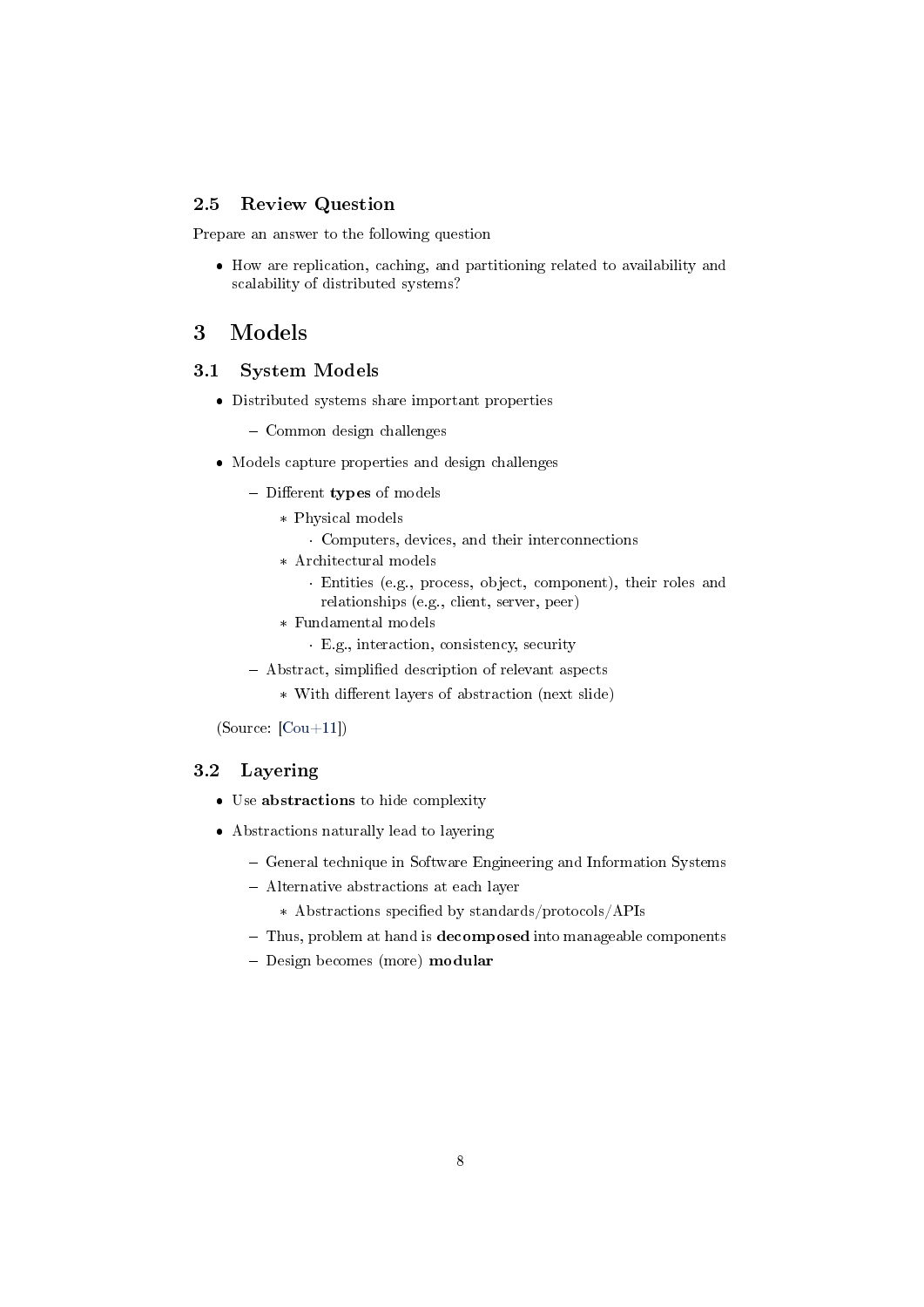### 3.2.1 Hard- and Software Layers



Figure 3: "Figure 1.2 of  $[Hai17]$ " by Max Hailperin under [CC BY-SA 3.0;](https://creativecommons.org/licenses/by-sa/3.0/) converted from [GitHub](https://github.com/Max-Hailperin/Operating-Systems-and-Middleware--Supporting-Controlled-Interaction/blob/master/hail_f0102.pdf)

- OS provides API that hides hardware specifics
- Middleware provides API that hides OS specifics
- (Distributed) Applications use middleware API

#### 3.2.2 Middleware

- Software layer for distributed systems
	- $-$  Hide heterogeneity
	- Provide convenient programming model
		- \* Typical building blocks
			- · Remote method/procedure calls
			- · Group communication
			- · Event notification
			- · Placement, replication, partitioning
			- · Transactions
			- · Security
- Examples beyond class goals
	- [ONC/Sun RPC,](https://en.wikipedia.org/wiki/Open_Network_Computing_Remote_Procedure_Call) [CORBA,](https://en.wikipedia.org/wiki/Common_Object_Request_Broker_Architecture) [Java RMI](https://en.wikipedia.org/wiki/Java_remote_method_invocation)
	- Web services via [Service Oriented Architecture](https://en.wikipedia.org/wiki/Service-oriented_architecture) (SOA) or [REST](https://en.wikipedia.org/wiki/Representational_state_transfer)

(Based upon: [\[Cou+11\]](#page-17-0))

#### 3.2.3 Layered Network Models

- Upcoming session: Layering as core mechanism of network models
	- ISO OSI Reference model with 7 layers
	- Internet model with 4 layers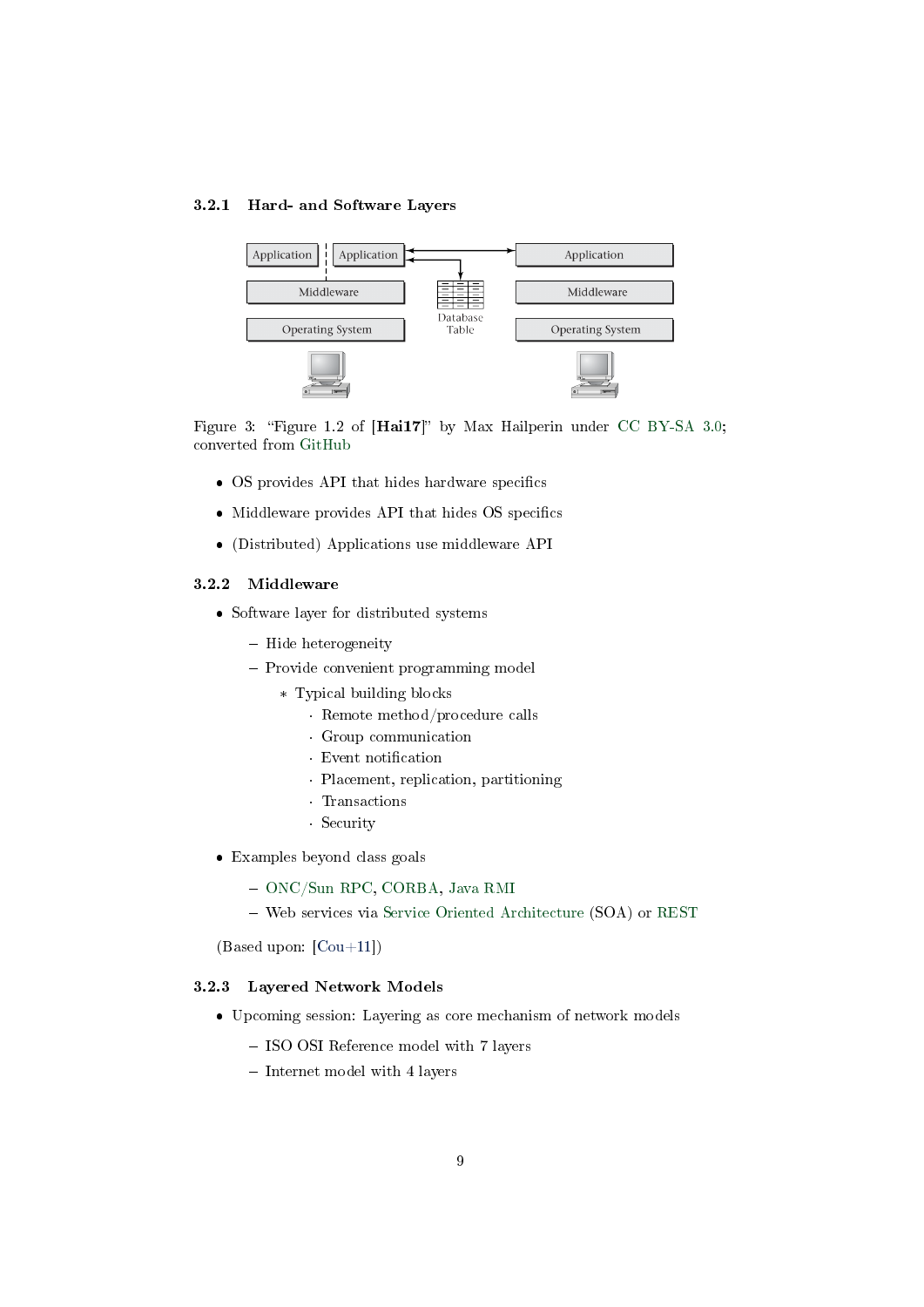# <span id="page-9-0"></span>4 Time and Consistency

# 4.1 Clocks

- Every computer with own internal clock
	- Used for local timestamps
- Every internal clock with own clock drift rate
	- Clocks vary significantly unless corrections are applied
- Different correction approaches
	- Obtain time from external source with accuracy guarantee
		- \* [GPS,](https://en.wikipedia.org/wiki/Global_Positioning_System) [NTP](https://en.wikipedia.org/wiki/Network_Time_Protocol)
- Alternatively, use [logical time](#page-10-0)

Clocks are used to measure passing of time. To that end, clocks produce timestamps, which can be compared against each other to figure out what events happened before or after other events. Clearly, that can only work if clocks used at different places produce (nearly) the same timestamps when read at the same point in time. This slide mentions clock drift as major challenge of physical clocks, correction approaches to address that challenge, and logical time as alternative, which is presented in more detail on later slides.

Before continuing it may be worthwhile to think about what events can be ordered via timestamps. While we may assume time to be [totally ordered,](https://en.wikipedia.org/wiki/Total_order) under relativistic effects that turns out not to be the case: We may [not be able to decide for two events which of them](https://en.wikipedia.org/wiki/Relativity_of_simultaneity) [happened before the other](https://en.wikipedia.org/wiki/Relativity_of_simultaneity) (if any). So even in the real world, time only provides a [partial](https://en.wikipedia.org/wiki/Partially_ordered_set) [order](https://en.wikipedia.org/wiki/Partially_ordered_set) for events.

As we will see, in DSs frequently *logical* clocks are used to assign timestamps to events, and those also only provide a partial order for events. Some pairs of events remain unordered, in which case they are *concurrent*. Often, unordered actions result in arbitrary or even inconsistent outcomes, which points to a need for (a) mechanisms to detect concurrent events (and [vector clocks](#page-13-0) provide one such mechanism) and (b) mechanisms to reach [consensus](#page-15-0) about the desired final outcome, both of which are discussed subsequently.

#### 4.2 Assumptions on Clocks and Timing

- Two extremes
	- [Asynchronous](#page-10-1)
		- \* Nothing is known about relative timing
	- [Synchronous](#page-10-2)
		- \* Time is under control, different processes can proceed in lockstep
- April 2018, HUYGENS, [\[Gen+18\]](#page-18-2): Time synchronization within tens of nanoseconds based on machine learning

 $-$  (1 Nanosecond =  $10^{-9}$  s)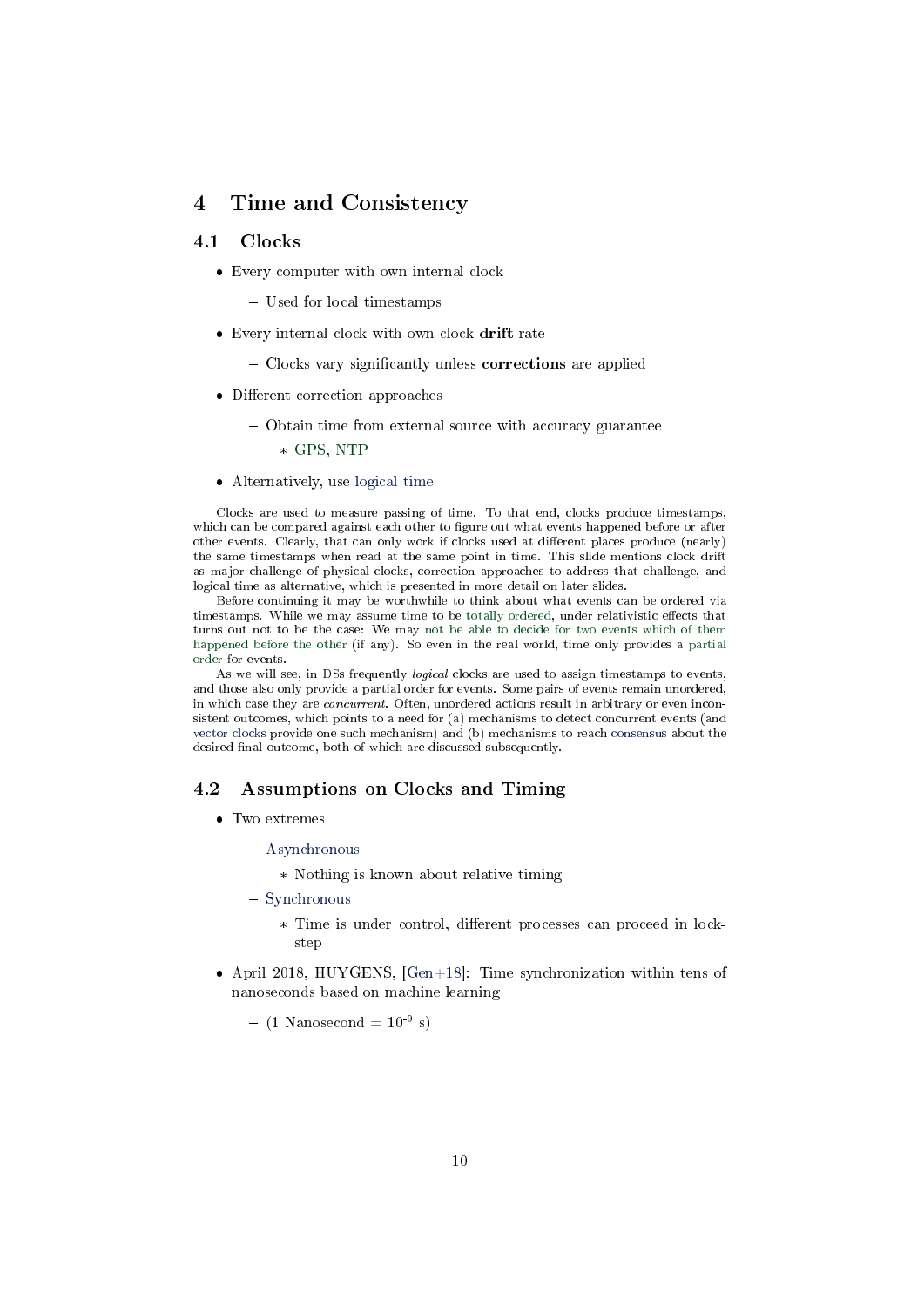### <span id="page-10-1"></span>4.2.1 Asynchronous Distributed System

- Completely asynchronous [\[FLP85\]](#page-17-2)
	- No assumptions about
		- \* relative speeds of processes,
		- \* time delay in delivering messages,
		- \* clock drift.
	- $-$  Thus.
		- \* algorithms based on timeouts cannot be used,
		- \* impossibility to tell whether some process has died or is slow.
- Fits the Internet
	- Uncontrolled resource sharing implies unbounded delays.
	- Solutions for asynchronous systems also work for synchronous ones.

# <span id="page-10-2"></span>4.2.2 Synchronous Distributed System

- Has known time bounds for
	- execution of process steps,
	- $-$  transmission of messages,
	- clock drift rates.
- Major strength
	- $-$  Algorithms can proceed within rounds.
		- \* For every process, a dened behavior per round exists.
	- **Timeouts** can be used to detect failures.

# <span id="page-10-0"></span>4.3 Logical Time

- Key insight of Lamport [\[Lam78\]](#page-18-3)
	- $-$  Events can be ordered via "happened before" relation
		- \* Without reference to physical clock
		- \* Giving rise to [partial order](https://en.wikipedia.org/wiki/Partially_ordered_set) of logical timestamps

#### • Happened before,  $\rightarrow$

- 1. Each node/process knows order of local events
	- Logical clock produces increasing non-negative integers as timestamps
- 2. Sending of message, event  $s$ , must have happened before receipt of that message, event r, denoted by:  $s \to r$
- 3. Transitivity rule: If  $a \to b$  and  $b \to c$  then  $a \to c$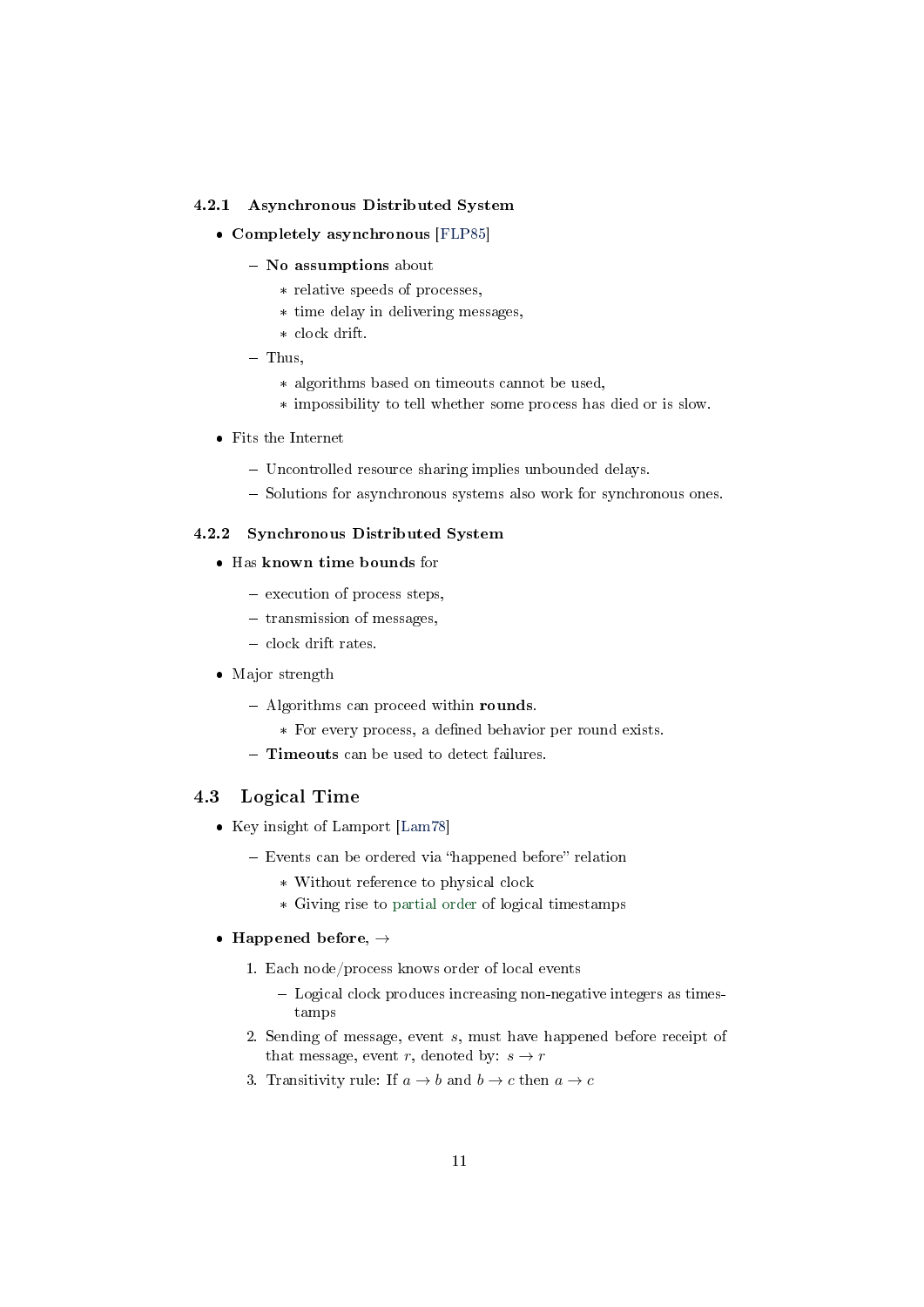## 4.3.1 Sample Lamport Timestamps



Figure 4: Lamport timestamps for sample events

- Three processes: P1, P2, P3
	- $-$  Each process with local clock (initially 0)
		- \* Clock incremented for each event (including send/receive)
	- Diagonal arrows represent messages
		- \* Message includes timestamp of sender
		- \* Receiver computes maximum of sender's and own timestamp, increments result

The graph shown here contains processes P1, P2, and P3 and events occurring in the context of these processes. Time progresses from left to right, and event  $e_{ij}$  occurs in the context of process Pi. Sample events might indicate completion of some algorithmic steps, interaction with I/O, or communication of messages.

The processes are supposed to be part of one DS, but "live" on separate machines. Each machine has its own Lamport clock to produce Lamport timestamps, which are indicated underneath the events.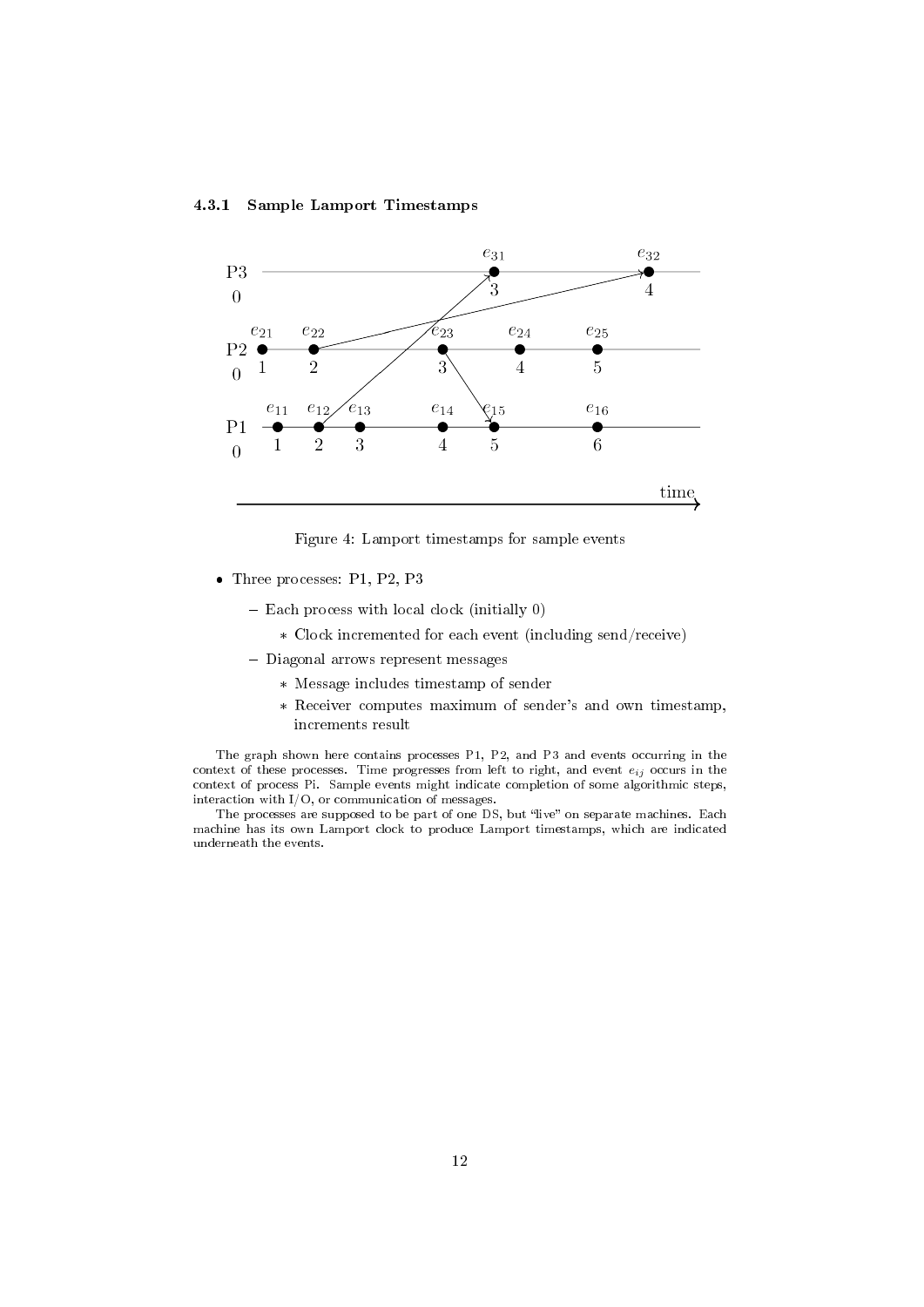### 4.3.2 Lamport Timestamp Properties



Figure 5: Lamport timestamps for sample events

- Consider events  $e$  and  $f$ 
	- Let  $l(e)$  and  $l(f)$  denote their Lamport timestamps
	- If  $e \to f$  then  $l(e) < l(f)$ 
		- \* E.g.,  $e_{11} \rightarrow e_{32}$  and  $1 = l(e_{11}) < l(e_{32}) = 4$
	- **However,** if  $l(e) < l(f)$  then we cannot conclude anything
		- \* E.g.,  $e_{32}$  "last" event but not largest timestamp (4 smaller than several other timestamps)

Intuitively, this slide states that

- 1. on the positive side the happened-before relation is embedded in Lamport timestamps, but
- 2. on the negative side, one characteristic of "real" timestamps is missing: Lamport timestamps do not (always) allow us to identify concurrent events.

Vector clocks, presented next, overcome this limitation.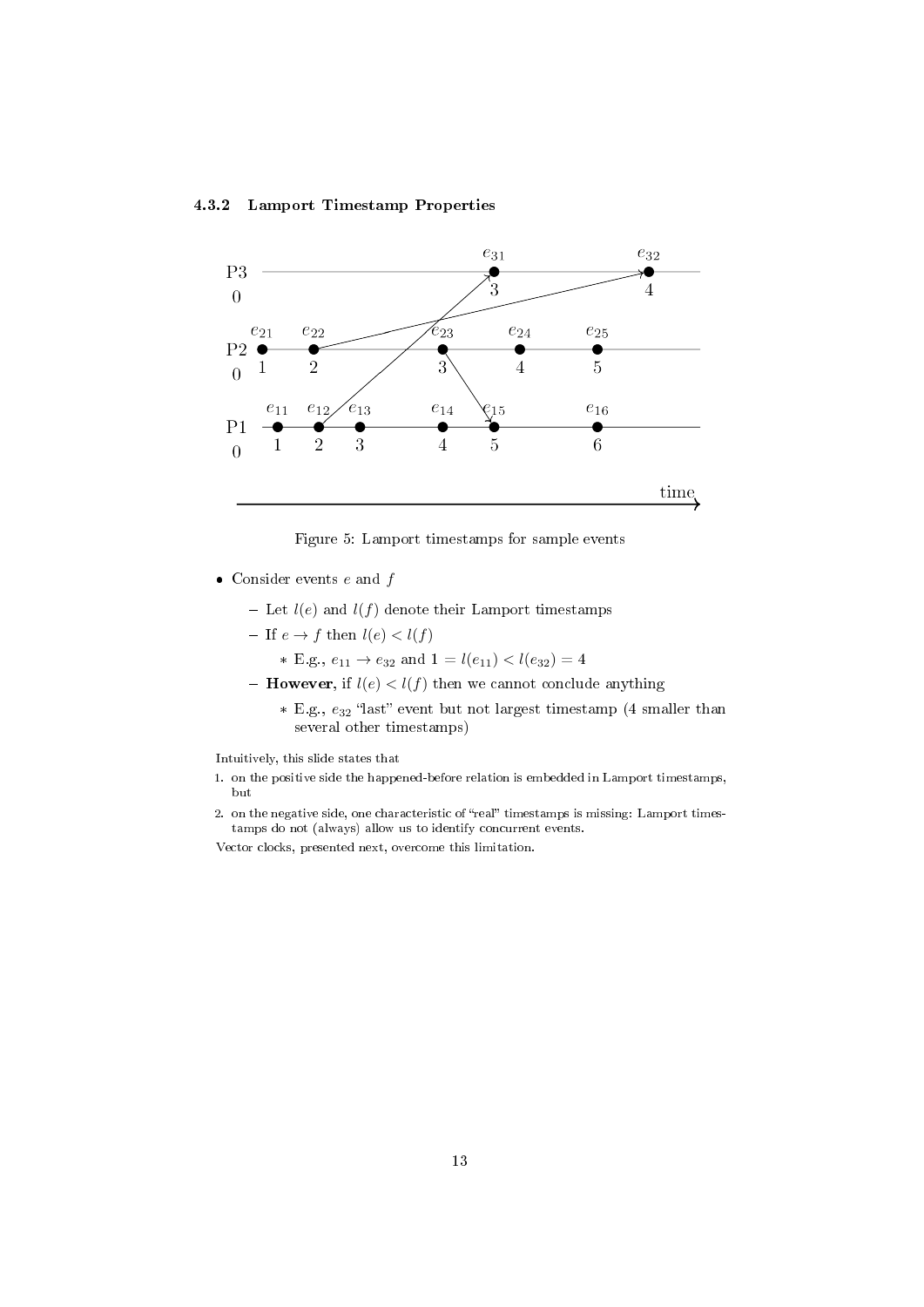<span id="page-13-0"></span>



Figure 6: Vector timestamps for sample events

- Vector clock timestamp  $=$  vector of logical timestamps
	- $-$  Roots in [\[Par+83\]](#page-18-4), see [\[RS95\]](#page-18-5) for survey
	- One component per location
		- \* Incremented locally
	- "Merge" of vectors when message received
		- \* Component-wise max, followed by local increment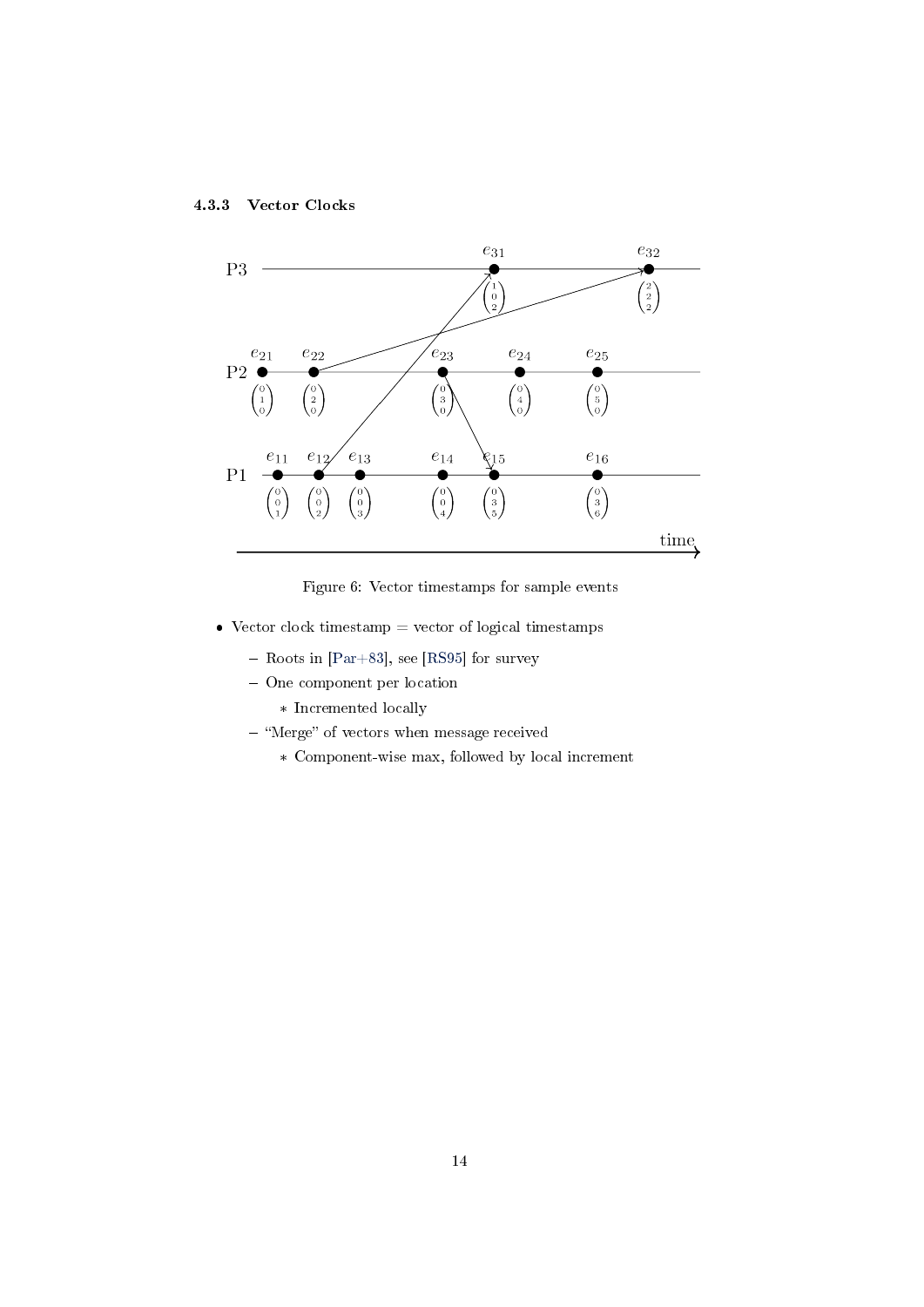<span id="page-14-0"></span>



Figure 7: Vector timestamps for sample events

- Consider events  $e$  and  $f$ 
	- Let  $v(e)$  and  $v(f)$  denote their vector timestamps
	- $e \rightarrow f$  if and only if  $v(e) < v(f)$ 
		- \* (Here, " $\lt$ " is component-wise comparison: At least one component is strictly smaller; others are less-or-equal)
- $\bullet$  Conflicts/concurrency visible: incomparable vectors
	- Actions at different locations without taking all previous events into account (e.g.,  $e_{23}$  vs  $e_{14}$ ; merged at  $e_{15}$ )

Think about a group exercise assigned to 3 students, namely P1, P2, and P3. In this graph, P1 and P2 start working on a solution in parallel, adding paragraphs to their own, initially empty documents, while P3 is idle.

After adding their first individual paragraphs, both  $P1$  and  $P2$  send their partial solutions (with incomparable timestamps, indicating concurrent/conflicting/unsynchronized work) to P3: When the message from P1 arrives, P3 does not have to do anything special, because the received message has a larger timestamp (which is  $(0, 0, 2)$ ) than his own (all zeros), indicating that the received message covers all own prior knowledge (which was nothing at all).

When the message from P2 arrives, however, P3 sees an incomparable timestamp (neither of the vectors  $(1, 0, 2)$  and  $(0, 2, 0)$  is larger than the other). This tells P3 that P1 and P2 worked independently, possibly producing conflicting partial solutions. Now, P3 needs to look at both versions and decide how to merge them. If P3 is lucky, P1 and P2 worked on different sub-tasks, so "merge" would just mean "copy &paste" into a single document; otherwise, P3 might really need to work. Regardless of how this merge is done, afterwards P3 produces the new timestamp (2, 2, 2), which is larger than all other timestamps P3 is aware of, indicating that all prior versions have been integrated.

If you are interested how vector clocks are used at Amazon to manage shopping carts, I recommend that you read this article: [\[DeC+07\]](#page-17-3)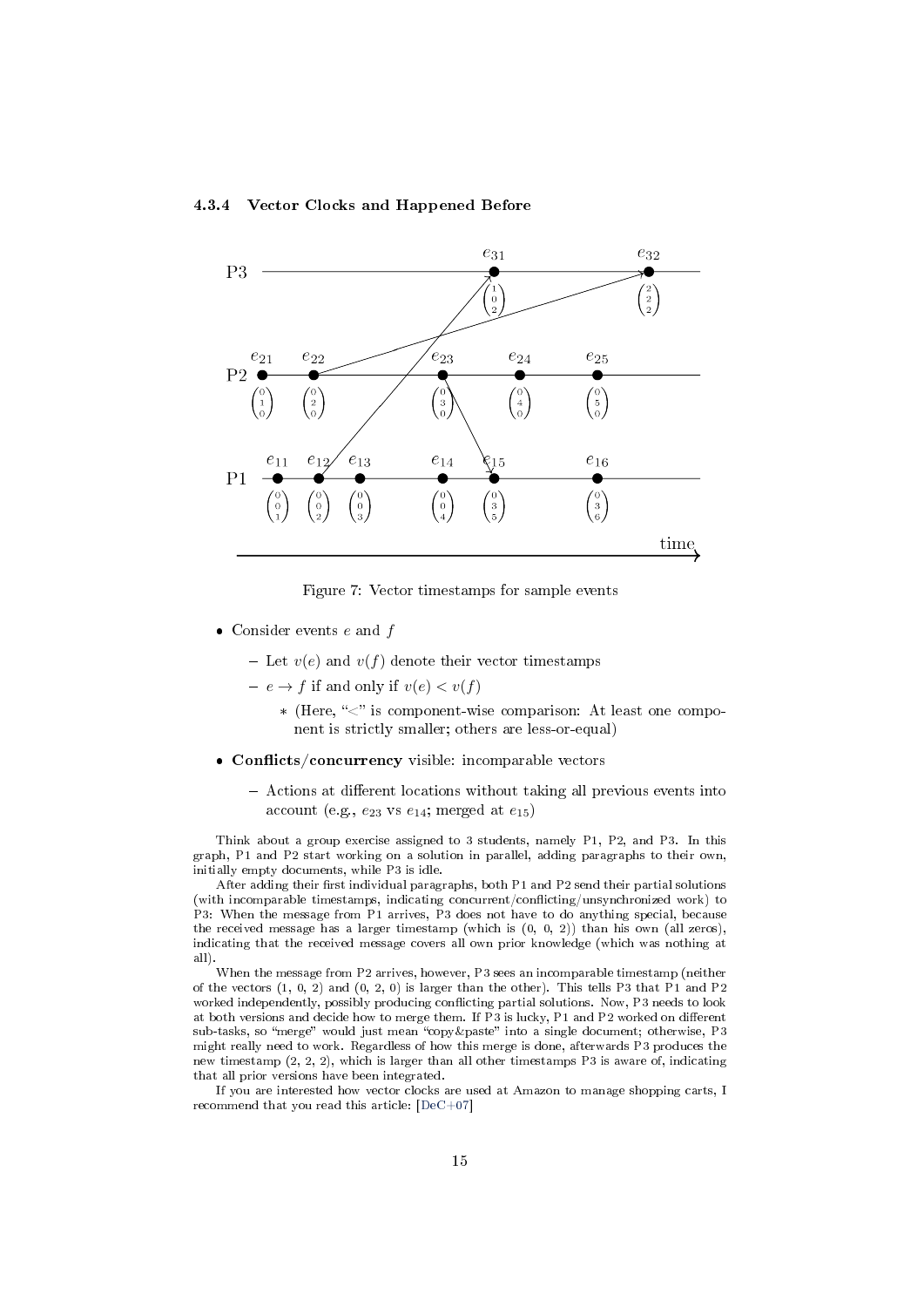### 4.3.5 Review Questions

Prepare answers to the following questions

- Why are Lamport timestamps not sufficient to identify concurrent events?
- How could a continuation of the [sample scenario for vector clocks](#page-14-0) look like such that all shown events are taken into account at all processes? How would the resulting timestamps look like?

#### 4.4 Consistency

- Lots of different notions of consistency, e.g.:
	- $-$  "C" in ACID transactions: Integrity constraints satisfied
	- $-$  "I" in ACID transactions: Serializability
	- All [replicas](#page-6-0) have same value
		- \* One formal criterion is [linearizability](https://en.wikipedia.org/wiki/Linearizability)
	- Eventual consistency: If no updates occur for some time, all replicas converge to the same value
		- \* Vector timestamps to detect inconsistency
	- Client-centric vs data-centric consistency: See text books
- Consistency requires distributed consensus/agreement
	- Next slide

# <span id="page-15-0"></span>4.5 Consensus

Informal Statement

- Set of (distributed) processes needs to **agree** on value after some processes proposed values.
- $\bullet$  E.g.:
	- Who owns a lock?
	- Who is the new master server after a crash of the old one?
	- Who owns a particular Bitcoin?

#### 4.5.1 Byzantine Generals

- Famous consensus example: Byzantine generals problem by Lamport, Shostak, Pease (1982) [\[LSP82\]](#page-18-6)
	- Three or more, possibly treacherous, generals need to agree whether to attack or to retreat
	- Commander issues order, lieutenants must decide
		- \* Treacherous commander may issue contradicting orders to lieutenants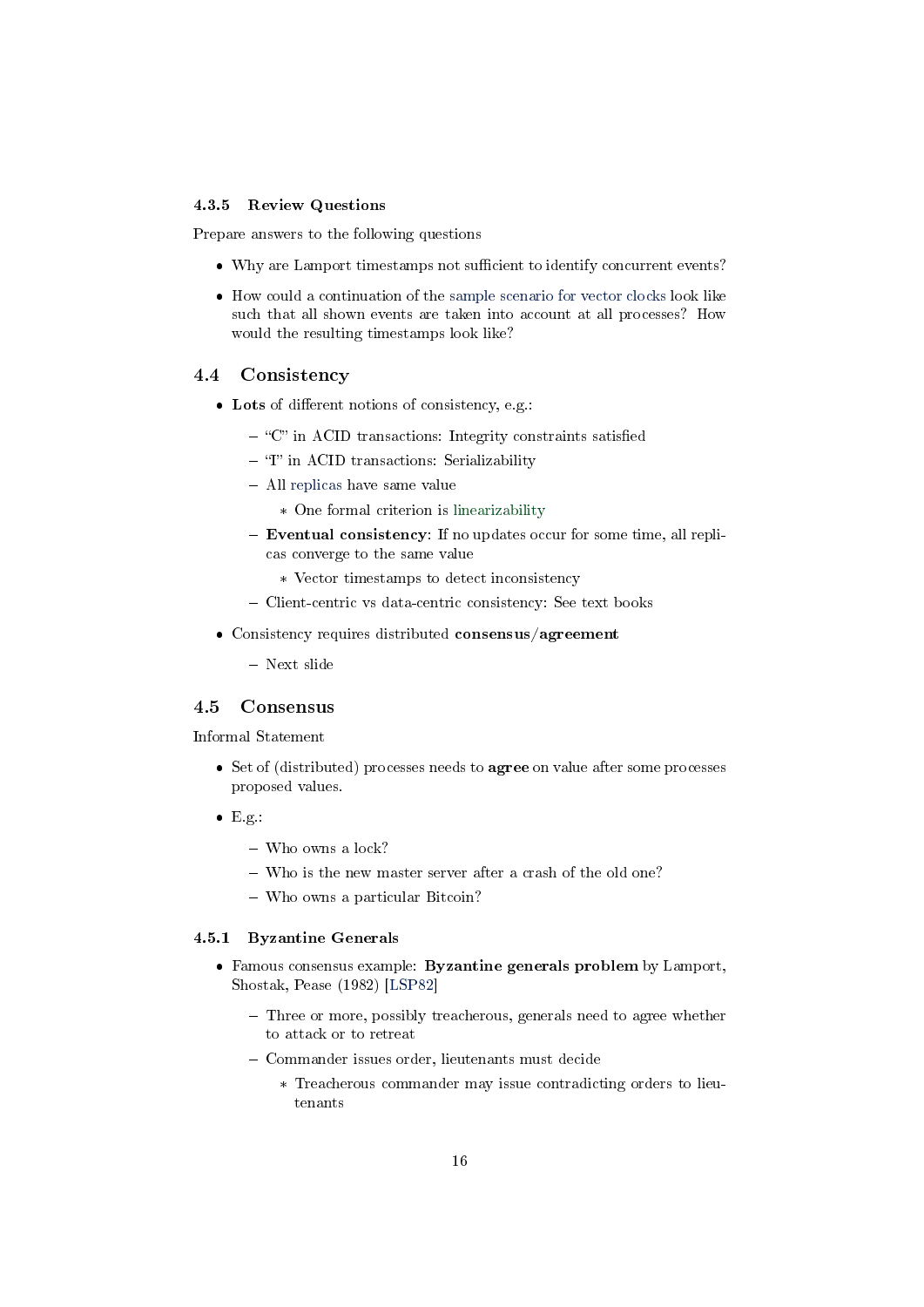- \* Treacherous lieutenants forward contradicting information to others
- $-$  If not all parties reach the same decision (consensus), the attack fails
- Nowadays, "Byzantine failure" is a standard term
	- Arbitrary failure/misbehavior (hardware, software, attacks)

### 4.5.2 Results on Consensus

- $\bullet$  Milestone results; N processes, f of them faulty
	- 1. [\[PSL80\]](#page-18-7), [synchronous](#page-10-2) systems: Solutions only if  $N \geq 3f + 1$ .
	- 2. [\[FLP83;](#page-17-4) [FLP85\]](#page-17-2), [asynchronous](#page-10-1) systems: When  $f \geq 1$ , consensus cannot be guaranteed.
	- 3. [\[Lam98\]](#page-18-8) [\(submitted 1990\)](http://research.microsoft.com/en-us/um/people/lamport/pubs/pubs.html#lamport-paxos): Paxos algorithm for consensus in asynchronous systems
		- State machine replication
			- \* [\[Lam98\]](#page-18-8): "It does not tolerate arbitrary, malicious failures, nor does it guarantee bounded-time response.
	- 4. [\[CL99\]](#page-17-5): PBFT with [digital signatures,](https://oer.gitlab.io/OS/Operating-Systems-Security.html#slide-digital-signatures)  $N \geq 3f + 1$
	- 5. [\[Bur06\]](#page-17-6): Chubby service (locking, files, naming)
		- $\overline{\phantom{a}}$  Implementing Paxos at heart of Google's infrastructure

# <span id="page-16-0"></span>5 Conclusions

# 5.1 Summary

- Distributed systems are everywhere
	- $-$  Internet as core infrastructure
	- Networked machines coordinated with messages
	- Various challenges and corresponding techniques
- Asynchronous distributed systems are built without global time
	- Instead, logical timestamps, vector clocks
	- Consensus is standard requirement in lots of scenarios
		- \* Yet, consensus is hard in presence of failures

#### 5.2 A Different Summary

Warning! External figure not included: "Distributed systems" © 2016 Julia Evans, all rights reserved from [julia's drawings.](https://drawings.jvns.ca/distributed-systems/) Displayed here with personal permission.

(See HTML presentation instead.)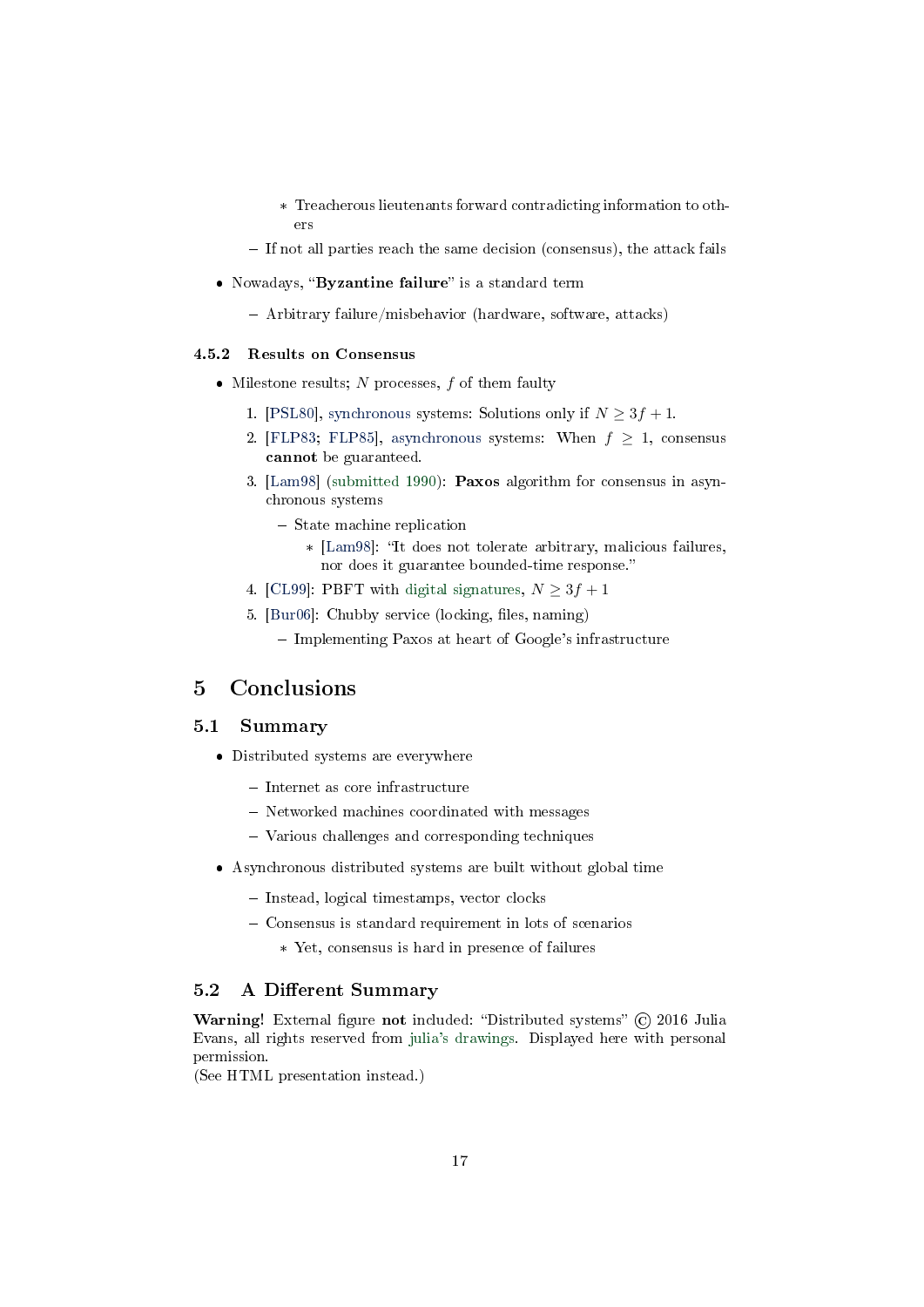#### 5.3 Concluding Questions

• What did you find difficult or confusing about the **contents** of the presentation? Please be as specific as possible. For example, you could describe your current understanding (which might allow us to identify misunderstandings), ask questions in a [Learnweb](https://sso.uni-muenster.de/LearnWeb/learnweb2/course/view.php?id=51305) forum that allow us to help you, or suggest improvements (maybe on [GitLab\)](https://gitlab.com/oer/oer-courses/cacs/). Most questions turn out to be of general interest; please do not hesitate to ask and answer in the forum. If you created additional original content that might help others (e.g., a new exercise, an experiment, explanations concerning relationships with different courses,  $\dots$ ), please share.

## Bibliography

- <span id="page-17-6"></span>[Bur06] Mike Burrows. The Chubby Lock Service for Loosely-coupled Distributed Systems". In: Proceedings of the 7th Symposium on Operating Systems Design and Implementation. OSDI '06. Berkeley, CA, USA: USENIX Association, 2006, pp. 335-350.
- <span id="page-17-5"></span>[CL99] Miguel Castro and Barbara Liskov. Practical Byzantine Fault Tolerance". In: Proceedings of the Third Symposium on Operating Systems Design and Implementation. OSDI '99. Berkeley, CA, USA: USENIX Association, 1999, pp. 173-186.
- <span id="page-17-0"></span>[Cou+11] George Coulouris et al. Distributed Systems: Concepts and Design. 5th. USA: Addison-Wesley Publishing Company, 2011. URL: [http:](http://www.cdk5.net/) [//www.cdk5.net/.](http://www.cdk5.net/)
- <span id="page-17-3"></span> $[DeC+07]$  Giuseppe DeCandia et al. "Dynamo: Amazon's Highly Available Key-value Store". In: Proceedings of Twenty-first ACM SIGOPS Symposium on Operating Systems Principles. SOSP '07. Stevenson, Washington, USA: ACM, 2007, pp. 205-220. ISBN: 978-1-59593-591-5. doi: [10.1145/1294261.1294281.](https://doi.org/10.1145/1294261.1294281) url: [https://doi.acm.org/](https://doi.acm.org/10.1145/1294261.1294281) [10.1145/1294261.1294281.](https://doi.acm.org/10.1145/1294261.1294281)
- <span id="page-17-1"></span>[FLM95] Kazi Farooqui, Luigi Logrippo, and Jan de Meer. The ISO Reference Model for Open Distributed Processing: an introduction". In: Computer Networks and ISDN Systems  $27.8$  (1995), pp. 1215–1229. url: [http://www.sciencedirect.com/science/article/pii/](http://www.sciencedirect.com/science/article/pii/016975529500087N) [016975529500087N.](http://www.sciencedirect.com/science/article/pii/016975529500087N)
- <span id="page-17-4"></span>[FLP83] Michael J. Fischer, Nancy A. Lynch, and Michael S. Paterson. "Impossibility of Distributed Consensus with One Faulty Process". In: Proceedings of the 2Nd ACM SIGACT-SIGMOD Symposium on Principles of Database Systems. PODS '83. New York, NY, USA: ACM, 1983, pp. 1-7. URL: https://doi.acm.org/10.1145/ [588058.588060.](https://doi.acm.org/10.1145/588058.588060)
- <span id="page-17-2"></span>[FLP85] Michael J. Fischer, Nancy A. Lynch, and Michael S. Paterson. "Impossibility of Distributed Consensus with One Faulty Process". In: J. ACM 32.2 (1985), pp. 374-382. URL: [https://doi.acm.org/](https://doi.acm.org/10.1145/3149.214121) [10.1145/3149.214121.](https://doi.acm.org/10.1145/3149.214121)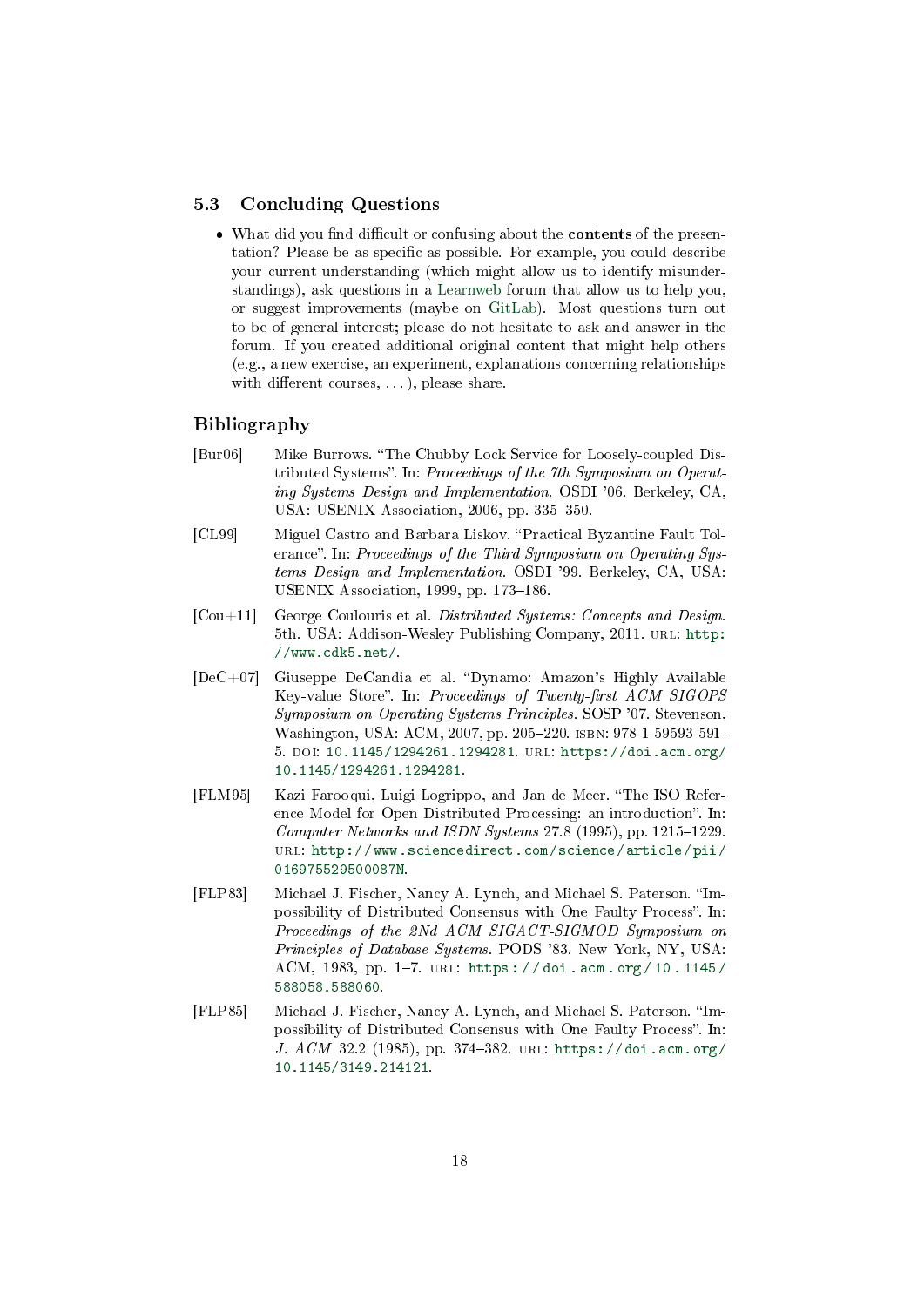- <span id="page-18-2"></span> $[Gen+18]$  Yilong Geng et al. "Exploiting a Natural Network Effect for Scalable, Fine-grained Clock Synchronization". In:  $15th$  USENIX Symposium on Networked Systems Design and Implementation (NSDI 18). Renton, WA: USENIX Association, 2018, pp. 81-94. ISBN: 978-1-931971-43-0. url: [https : / / www . usenix . org / conference /](https://www.usenix.org/conference/nsdi18/presentation/geng) [nsdi18/presentation/geng.](https://www.usenix.org/conference/nsdi18/presentation/geng)
- <span id="page-18-3"></span>[Lam78] Leslie Lamport. "Time, Clocks, and the Ordering of Events in a Distributed System". In: *Commun. ACM* 21.7 (1978), pp. 558-565. url: [https://doi.acm.org/10.1145/359545.359563.](https://doi.acm.org/10.1145/359545.359563)
- <span id="page-18-8"></span>[Lam98] Leslie Lamport. "The Part-time Parliament". In: ACM Trans. Comput. Syst. 16.2 (1998), pp. 133-169. URL: [https://doi.acm.org/](https://doi.acm.org/10.1145/279227.279229) [10.1145/279227.279229.](https://doi.acm.org/10.1145/279227.279229)
- <span id="page-18-6"></span>[LSP82] Leslie Lamport, Robert Shostak, and Marshall Pease. "The Byzantine Generals Problem". In: ACM Trans. Program. Lang. Syst. 4.3 (1982), pp. 382-401. URL: https://doi.acm.org/10.1145/ [357172.357176.](https://doi.acm.org/10.1145/357172.357176)
- <span id="page-18-1"></span>[Neu94] B. Clifford Neuman. "Scale in Distributed Systems". In: Readings in Distributed Computing Systems. IEEE Computer Society Press, 1994. url: [http://clifford.neuman.name/publications/.](http://clifford.neuman.name/publications/)
- <span id="page-18-4"></span>[Par+83] D. Stott Parker et al. Detection of mutual inconsistency in distributed systems". In: IEEE transactions on Software Engineering SE-9.3 (1983), pp. 240-247. DOI: [10.1109/TSE.1983.236733.](https://doi.org/10.1109/TSE.1983.236733) URL: [http : / / doi . ieeecomputersociety . org / 10 . 1109 / TSE . 1983 .](http://doi.ieeecomputersociety.org/10.1109/TSE.1983.236733) [236733.](http://doi.ieeecomputersociety.org/10.1109/TSE.1983.236733)
- <span id="page-18-7"></span>[PSL80] M. Pease, R. Shostak, and L. Lamport. "Reaching Agreement in the Presence of Faults". In: *J. ACM* 27.2 (1980), pp. 228-234. URL: [https://doi.acm.org/10.1145/322186.322188.](https://doi.acm.org/10.1145/322186.322188)
- <span id="page-18-5"></span>[RS95] Michel Raynal and Mukesh Singhal. Logical Time: A Way to Capture Causality in Distributed Systems. Research Report RR-2472. INRIA, 1995. url: [https://hal.inria.fr/inria-00074203.](https://hal.inria.fr/inria-00074203)
- <span id="page-18-0"></span>[TS07] Andrew S. Tanenbaum and Maarten van Steen. Distributed Systems: Principles and Paradigms. 2nd. Upper Saddle River, NJ, USA: Prentice-Hall, Inc., 2007.

# License Information

This document is part of an OER collection to teach basics of distributed systems. Source code and source files are available on GitLab under [free licenses.](https://en.wikipedia.org/wiki/Free_license)

Except where otherwise noted, the work "Distributed Systems", © 2018-2022 [Jens Lechtenbörger,](https://lechten.gitlab.io/#me) is published under the [Creative Commons license CC](https://creativecommons.org/licenses/by-sa/4.0/) [BY-SA 4.0.](https://creativecommons.org/licenses/by-sa/4.0/)

[No warranties are given. The license may not give you all of the](https://creativecommons.org/licenses/by-sa/4.0/#deed-understanding) [permissions necessary for your intended use.](https://creativecommons.org/licenses/by-sa/4.0/#deed-understanding)

In particular, trademark rights are not licensed under this license. Thus, rights concerning third party logos (e.g., on the title slide) and other (trade-) marks (e.g., "Creative Commons" itself) remain with their respective holders.